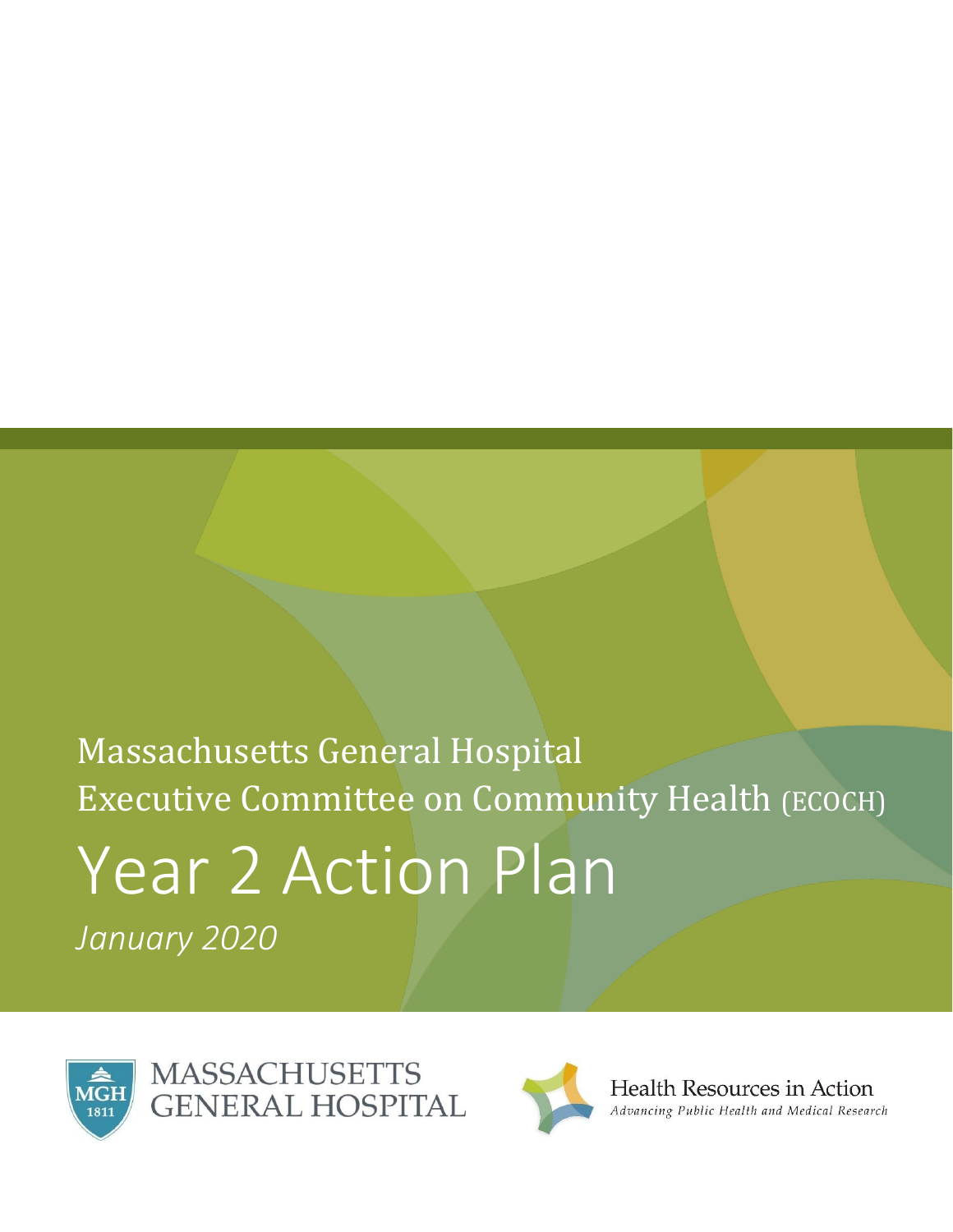## **Table of Contents**

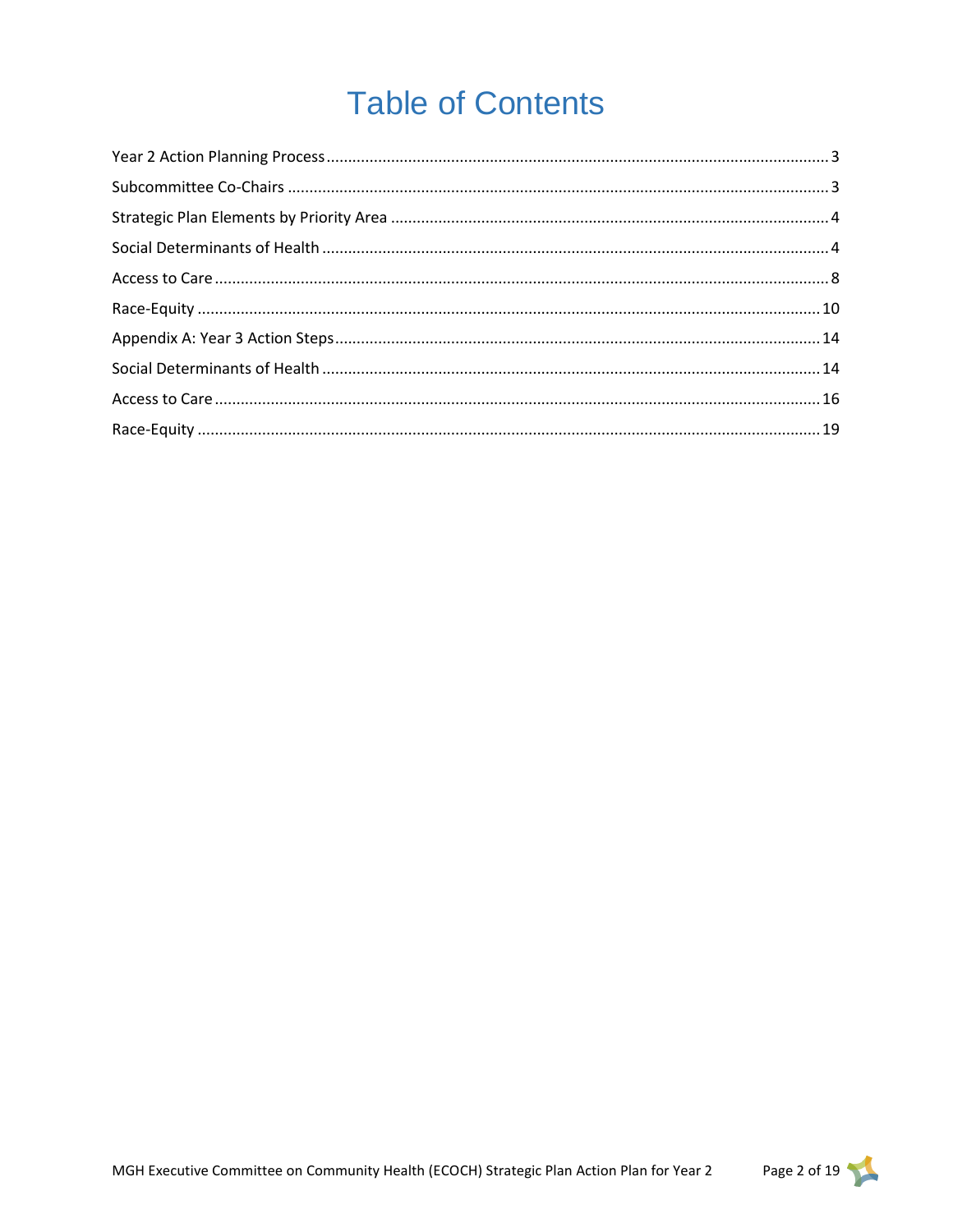#### <span id="page-2-0"></span>Year 2 Action Planning Process

ECOCH Subcommittees began Year 2 Action Planning for their Strategic Plan implementation in November of 2019. Health Resources in Action, Inc. (HRiA), a Boston based public health consulting firm, was engaged to facilitate and guide the action planning process.

Subcommittee members met on November 20, 2019 to begin this process by receiving an overview of action planning and reviewing highlight of their year one implementation. Co-chairs led discussion on prioritizing strategic plan components to be implemented in year 2, and to begin populating action plan components. Components of the Action Plan that were discussed included: specific activities to accomplish strategies, target dates, resources available and/or required, lead representatives, potential partners, and potential success measures.

Following the Action Planning Session, subcommittees met individually to complete their year two plans. The draft Y2 Action Plans were submitted to ECOCH leadership and HRiA for feedback and finalized.

#### <span id="page-2-1"></span>Subcommittee Co-Chairs

Priority Area 1: Social Determinants of Health Anne Thorndike and Jim Morrill

Priority Area 2: Access to Care Joy Rosen and Dean Xerras

Priority Area 3: Race Equity Derri Shtasel and Elena Olson

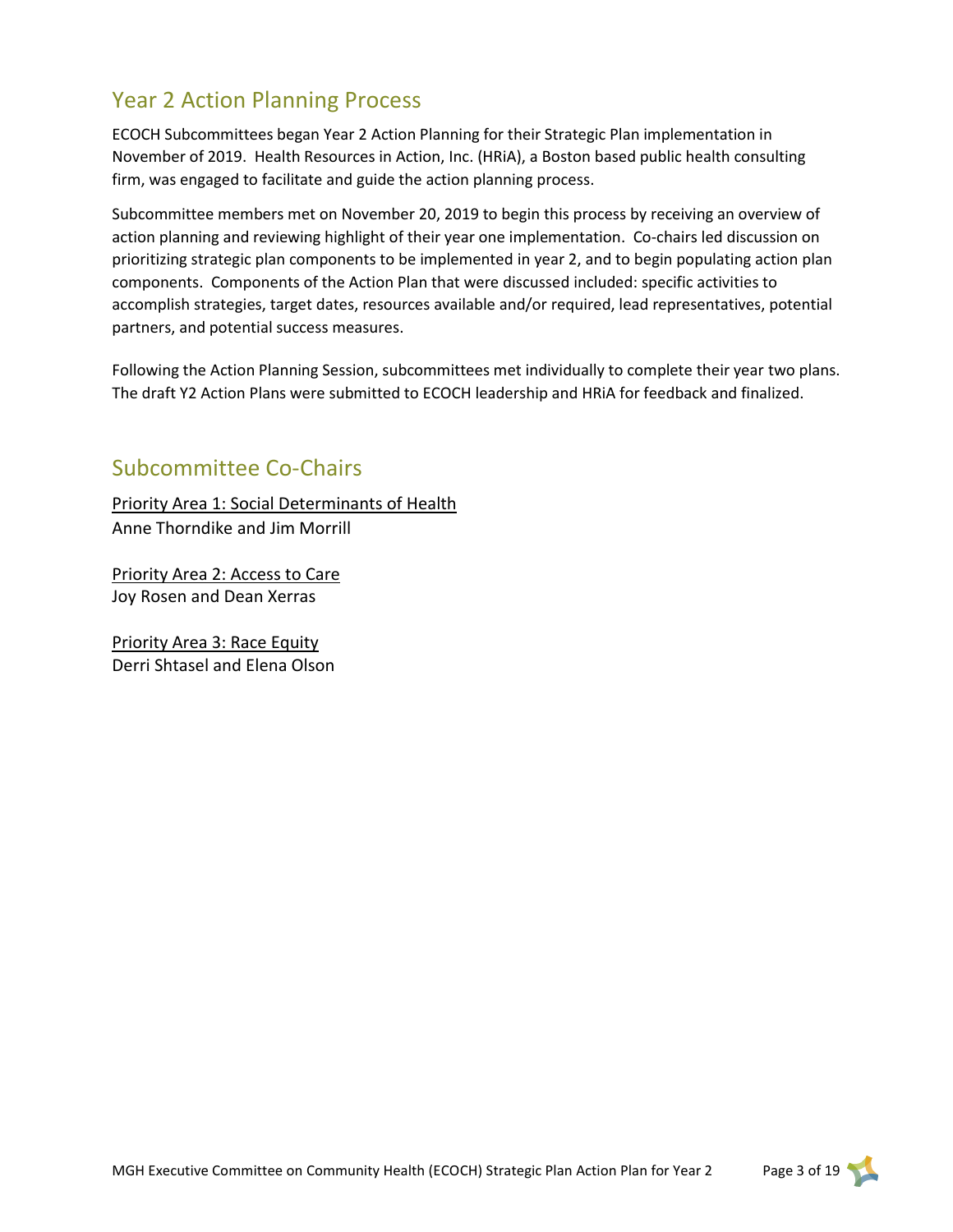### Strategic Plan Elements by Priority Area

#### Social Determinants of Health

<span id="page-3-1"></span><span id="page-3-0"></span>

| <b>Priority 1: Social Determinants of Health</b>                        |                                                                                                                 |                            |                                                         |
|-------------------------------------------------------------------------|-----------------------------------------------------------------------------------------------------------------|----------------------------|---------------------------------------------------------|
| Goal 1:                                                                 | MGH will recognize and address social determinants that affect the health of patients and communities.          |                            |                                                         |
| Objective 1.1:                                                          | Utilize data from multiple existing sources to create a Social Determinants of Health Status Report that can be |                            |                                                         |
|                                                                         | disseminated hospital-wide by 2021.                                                                             |                            |                                                         |
| <b>Success Measures</b>                                                 |                                                                                                                 |                            |                                                         |
| - SDOH Report completed and disseminated.                               |                                                                                                                 |                            |                                                         |
|                                                                         | Partners/Resources Required (human, partnerships, financial, infrastructure or other)                           |                            |                                                         |
| - CCHI, Partners ACO SDOH dashboard, data source teams                  |                                                                                                                 |                            |                                                         |
| <b>Monitoring/Evaluation Approaches</b>                                 |                                                                                                                 |                            |                                                         |
|                                                                         |                                                                                                                 |                            |                                                         |
| <b>Strategies</b>                                                       | <b>Actions</b>                                                                                                  | <b>Lead Representative</b> | <b>Timeline Y2</b><br><b>January - December</b><br>2020 |
| 1.1.3: Develop a MGH SDOH Status<br>Report using all available<br>data. | A. Completion of draft of the report, with all<br>quantitative and qualitative data elements.                   | Anne & Jim                 | Jan - May                                               |
|                                                                         | B. Final draft completed                                                                                        | Anne & Jim                 | June/July                                               |
| 1.1.4: Disseminate the MGH SDOH<br>Status Report.                       | A. Determination of dissemination plan for the<br><b>SDOH Status Report</b>                                     | <b>SDOH Subcommittee</b>   | March - June                                            |
|                                                                         | B. Dissemination of the SDOH Status Report to<br>internal stakeholders and leaders                              | <b>SDOH Subcommittee</b>   | July-September                                          |
|                                                                         | C. Wider dissemination of the SDOH Status Report<br>to clinicians and the public                                | <b>SDOH Subcommittee</b>   | October                                                 |



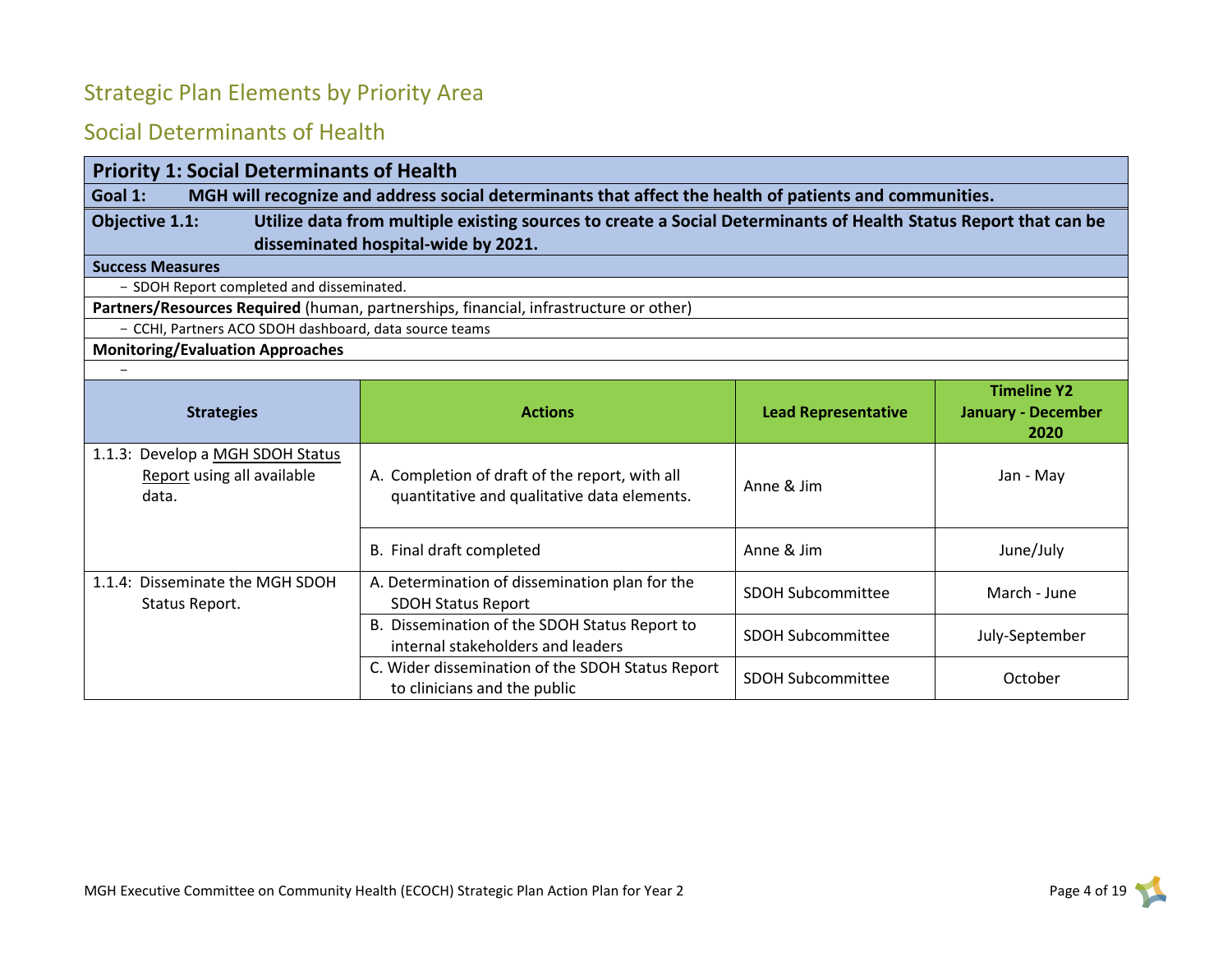| Foster and promote cross-disciplinary collaboration to prioritize research that focuses on SDOH.<br><b>Objective 1.2:</b>               |                                                                                                                                                                                                                                                                                                      |                                  |                                                         |
|-----------------------------------------------------------------------------------------------------------------------------------------|------------------------------------------------------------------------------------------------------------------------------------------------------------------------------------------------------------------------------------------------------------------------------------------------------|----------------------------------|---------------------------------------------------------|
| <b>Success Measures</b>                                                                                                                 |                                                                                                                                                                                                                                                                                                      |                                  |                                                         |
|                                                                                                                                         | - Creation of SDOH Research Working Group, workshop event, promotion of SDOH research                                                                                                                                                                                                                |                                  |                                                         |
|                                                                                                                                         | Partners/Resources Required (human, partnerships, financial, infrastructure or other)                                                                                                                                                                                                                |                                  |                                                         |
| - Steve Bartels, the Mongan Institute, CCHI                                                                                             |                                                                                                                                                                                                                                                                                                      |                                  |                                                         |
| <b>Monitoring/Evaluation Approaches</b>                                                                                                 |                                                                                                                                                                                                                                                                                                      |                                  |                                                         |
|                                                                                                                                         |                                                                                                                                                                                                                                                                                                      |                                  |                                                         |
| <b>Strategies</b>                                                                                                                       | <b>Actions</b>                                                                                                                                                                                                                                                                                       | <b>Lead Representative</b>       | <b>Timeline Y2</b><br><b>January - December</b><br>2020 |
| 1.2.1: Convene MGH investigators,<br>clinicians, and trainees in a<br>multi-disciplinary SDOH                                           | A. Develop a "gap analysis" based on the SDOH<br>Status Report (what is not being screened or<br>what is missing)                                                                                                                                                                                    | <b>SDOH Subcommittee</b>         | June - Aug                                              |
| Research Working Group to<br>identify research gaps,<br>funding sources, and<br>opportunities for cross-<br>disciplinary collaboration. | B. Create a proposal for additional screening/data<br>gathering across MGH                                                                                                                                                                                                                           | <b>SDOH Subcommittee</b>         | Aug - Oct                                               |
| 1.2.2: Organize an annual research<br>symposium to highlight SDOH<br>research at all levels and<br>across disciplines.                  | A. Complete a comprehensive list (and<br>development of an email listserv) including<br>SDOH researchers in all departments across<br><b>MGH</b>                                                                                                                                                     | Anne                             | January - March                                         |
|                                                                                                                                         | B. Plan and execute an SDOH Research Workshop<br>involving SDOH researchers from across MGH,<br>including identifying sources of support,<br>location and timing of the workshop (late<br>2020/early 2021)<br>1. Workshop format - April thru June<br>2. Workshop event planning - July thru October | Anne & Jim<br>(Mongan Institute) | January - October                                       |



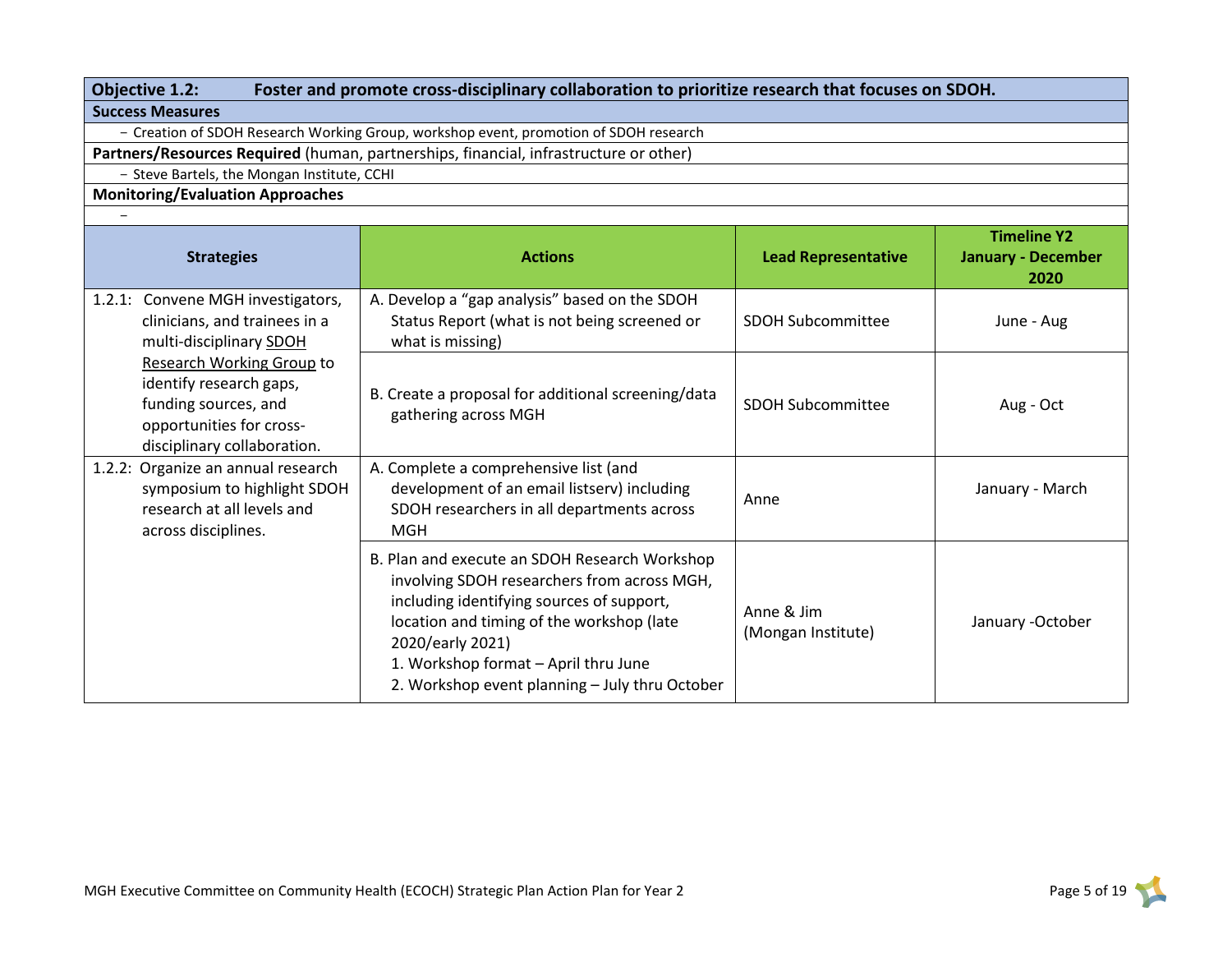|       | <b>Objective 1.2:</b>                                                                                                                                                                                                     | Foster and promote cross-disciplinary collaboration to prioritize research that focuses on SDOH.                                                                                                                                                                                                                                                                                                                                                                                                                                                                            |                                  |                                                         |
|-------|---------------------------------------------------------------------------------------------------------------------------------------------------------------------------------------------------------------------------|-----------------------------------------------------------------------------------------------------------------------------------------------------------------------------------------------------------------------------------------------------------------------------------------------------------------------------------------------------------------------------------------------------------------------------------------------------------------------------------------------------------------------------------------------------------------------------|----------------------------------|---------------------------------------------------------|
|       | <b>Strategies</b>                                                                                                                                                                                                         | <b>Actions</b>                                                                                                                                                                                                                                                                                                                                                                                                                                                                                                                                                              | <b>Lead Representative</b>       | <b>Timeline Y2</b><br><b>January - December</b><br>2020 |
| 1.2.3 | Work with Mongan Institute and<br>the Division of Clinical Research<br>(DCR) to make SDOH data<br>accessible to all researchers<br>through the RPDR and to identify<br>and disseminate relevant funding<br>opportunities. | A. Improve the infrastructure for SDOH<br>researchers at MGH:<br>1. Initiate an ongoing (monthly or<br>quarterly) SDOH Research Working<br>Group or Roundtable-- Jul-Sep 2020<br>2. Work with the Mongan Institute and<br>DCR to make SDOH data accessible to<br>all researchers through the RPDR--<br><b>Jul-Sep 2020</b><br>3. Determine how to create an updated<br>list or web resource identifying<br>relevant funding opportunities for<br>SDOH researchers-- Oct-Dec 2020<br>4. Identify a network of key SDOH<br>research mentors from across MGH--<br>Oct-Dec 2020 | Anne & Jim<br>(Mongan Institute) | July - December                                         |
| 1.2.4 | Work with Mongan Institute,<br>DGIM, and DCR to identify<br>mentors for junior investigators                                                                                                                              | A. Utilize email list to reach out to potential<br>mentors                                                                                                                                                                                                                                                                                                                                                                                                                                                                                                                  | Anne & Jim                       |                                                         |
|       | interested in SDOH research.                                                                                                                                                                                              | B. Include networking as part of SDOH<br>Research Workshop                                                                                                                                                                                                                                                                                                                                                                                                                                                                                                                  | (Mongan Institute)               | July-December                                           |

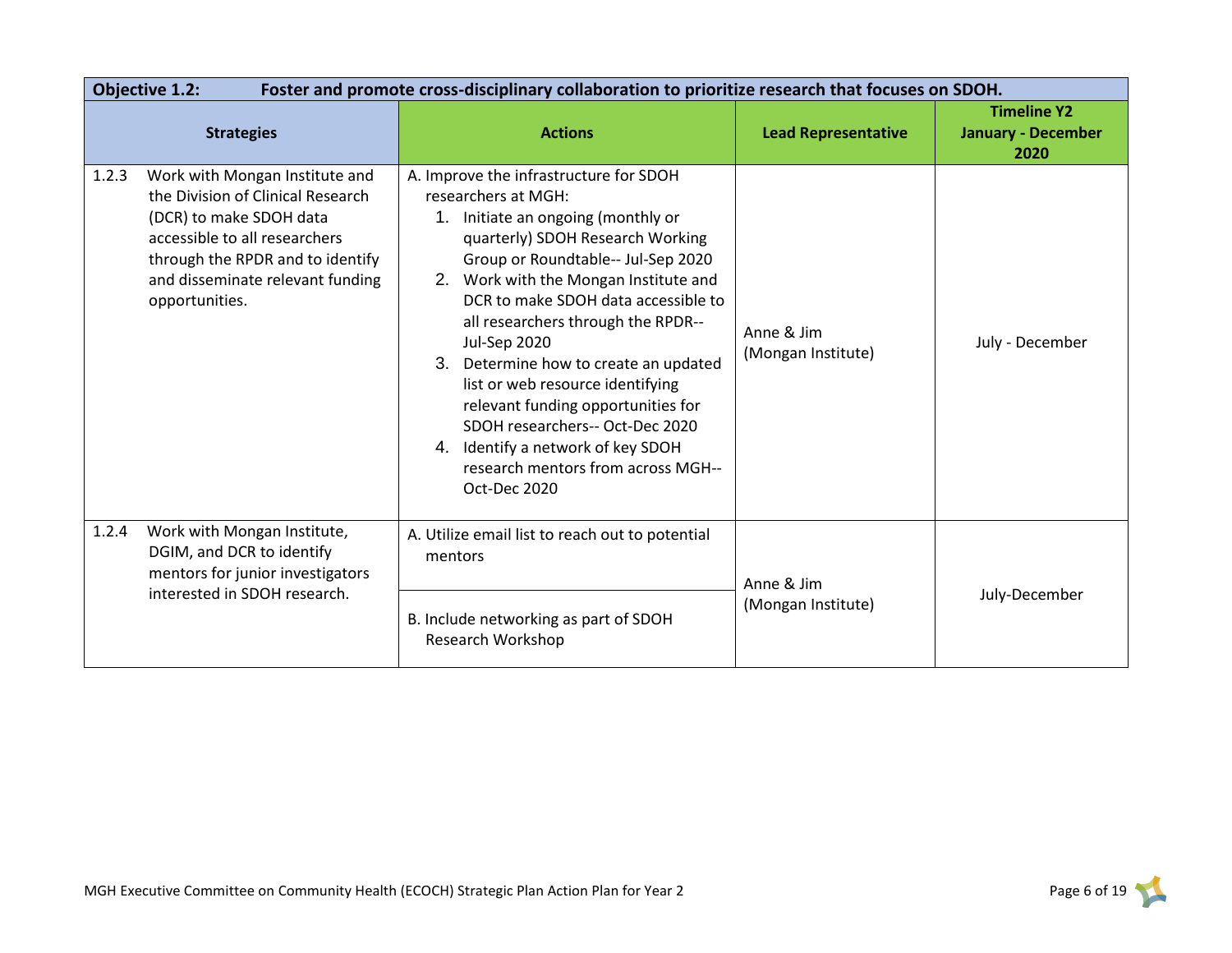#### **Objective 1.3: Develop a proposal for a new hospital-wide Social Determinants of Health Initiative at MGH.**

#### **Success Measures**

-

- Discussion with stakeholders, goals of initiative identified; SDOH initiative proposal completed

**Partners/Resources Required** (human, partnerships, financial, infrastructure or other)

- MGPO, Medicaid ACO team, CCHI, hospital leadership

| <b>Strategies</b>                                                                                                                                                 | <b>Actions</b>                                                                                                                                                                                                    | <b>Lead Representative</b>                    | <b>Timeline Y2</b><br><b>January - December</b><br>2020 |
|-------------------------------------------------------------------------------------------------------------------------------------------------------------------|-------------------------------------------------------------------------------------------------------------------------------------------------------------------------------------------------------------------|-----------------------------------------------|---------------------------------------------------------|
| 1.3.3: Working with existing MGH<br>stakeholders, write a proposal for a<br>MGH Social Determinants of Health<br>Initiative to present to hospital<br>leadership. | A. Identify and convene stakeholders,<br>including CCHI, the Kraft Center, MGH<br>Health Centers, the Medicaid ACO Social<br>Determinants group, and others, who will<br>participate in the proposal development. | SDOH Subcommittee &<br>co-chairs (Anne & Jim) | September - December                                    |
|                                                                                                                                                                   | B. Identify goals and specific projects of an<br>SDOH initiative that would address gaps<br>identified in the SDOH status report.                                                                                 | <b>SDOH Subcommittee</b>                      | September - December                                    |

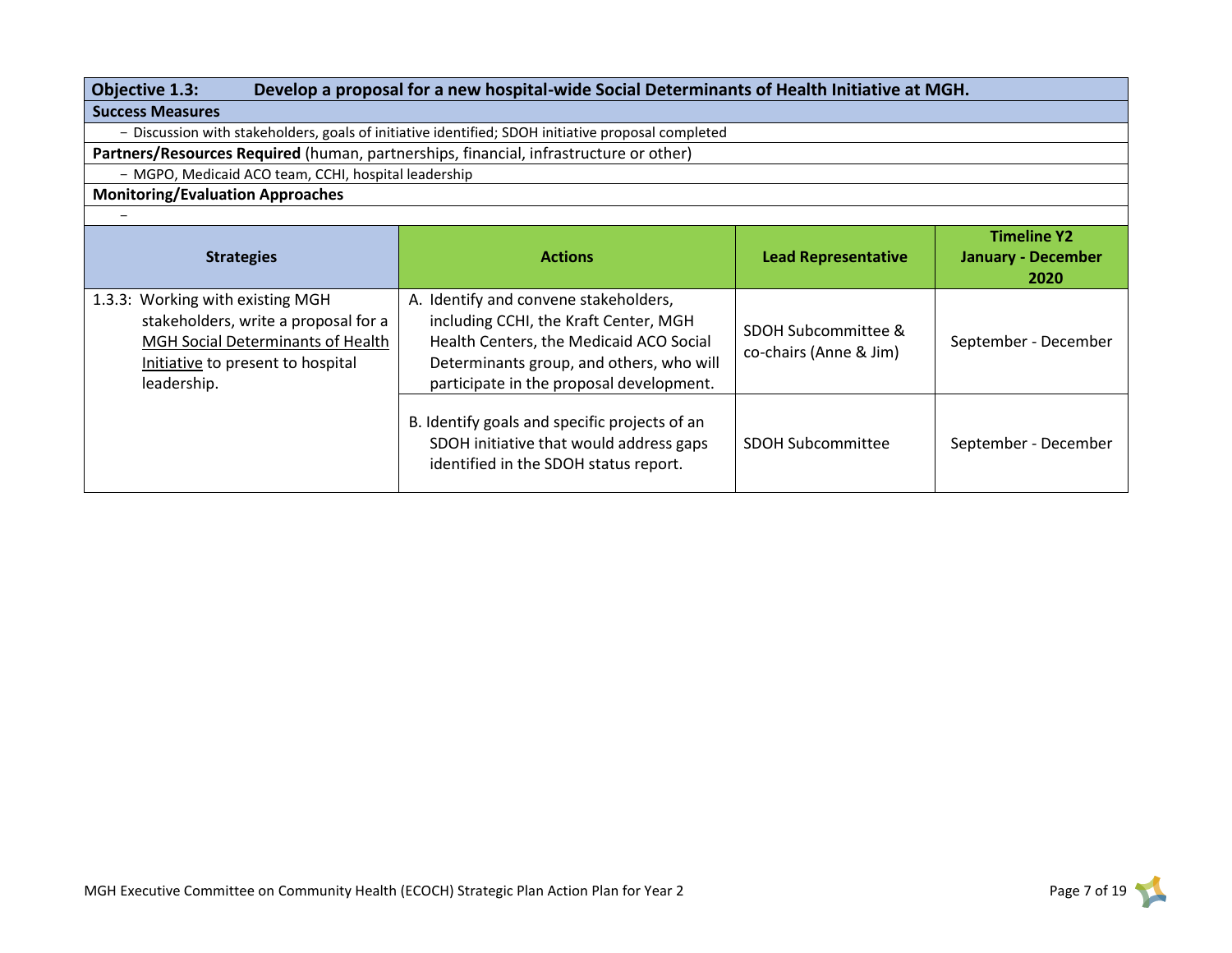#### Access to Care

<span id="page-7-0"></span>

| <b>Priority 2: Access to Care</b>               |                                                                                                                       |                            |                                |
|-------------------------------------------------|-----------------------------------------------------------------------------------------------------------------------|----------------------------|--------------------------------|
|                                                 | Goal 2: MGH will provide care that is affordable, available, and accessible for all patients.                         |                            |                                |
| <b>Objective 2.1:</b>                           | Ensure patients in ConnectorCare plans are able to access MGH services by December 2021.                              |                            |                                |
| <b>Success Measures</b>                         |                                                                                                                       |                            |                                |
| - Maintain our current low -income patient base |                                                                                                                       |                            |                                |
|                                                 | - Ensure that individuals living in our communities can access care at MGH                                            |                            |                                |
|                                                 | Partners/Resources Required (human, partnerships, financial, infrastructure)                                          |                            |                                |
|                                                 |                                                                                                                       |                            |                                |
|                                                 | Monitoring/Evaluation Approaches Process measures regarding progress on a new affordable product and on the dashboard |                            |                                |
|                                                 |                                                                                                                       |                            | <b>Timeline Y2</b>             |
| <b>Strategies</b>                               | <b>Actions</b>                                                                                                        | <b>Lead Representative</b> | <b>January - December 2020</b> |
|                                                 | A. Find an affordable solution for                                                                                    |                            |                                |
|                                                 |                                                                                                                       |                            |                                |
|                                                 | ConnectorCare patients for calendar year                                                                              | Katrina Armstrong, Matt    | Y <sub>2</sub>                 |
|                                                 | 2021 - figure out who will take the loss on                                                                           | Fishman                    |                                |
|                                                 | this                                                                                                                  |                            |                                |
|                                                 | B. Work with AllWays on their next round of                                                                           | <b>Katrina Armstrong</b>   | Y <sub>2</sub>                 |
| 2.1.1: Advocate for the                         | analysis                                                                                                              |                            |                                |
| acceptance of a rate and                        | C. Determine whether AllWays should have a                                                                            |                            |                                |
| other factors necessary for                     | lower cost product versus BMC HealthNet                                                                               | Katrina Armstrong          | Y <sub>2</sub>                 |
| an affordable                                   | plan                                                                                                                  |                            |                                |
| ConnectorCare product.                          | D. Approach BMC HealthNet about getting in                                                                            | Matt Fishman, Kim          | <b>Y2</b>                      |
|                                                 | network                                                                                                               | Simonian                   |                                |
|                                                 | E. Deeper dive on why higher costs at our                                                                             | Liaison with MGPO, CPH     | <b>Y2</b>                      |
|                                                 | health centers for this population                                                                                    |                            |                                |
|                                                 | F. Get aligned with the BWH                                                                                           | Matt Fishman, Kim          | <b>Y2</b>                      |
|                                                 |                                                                                                                       | Simonian                   |                                |

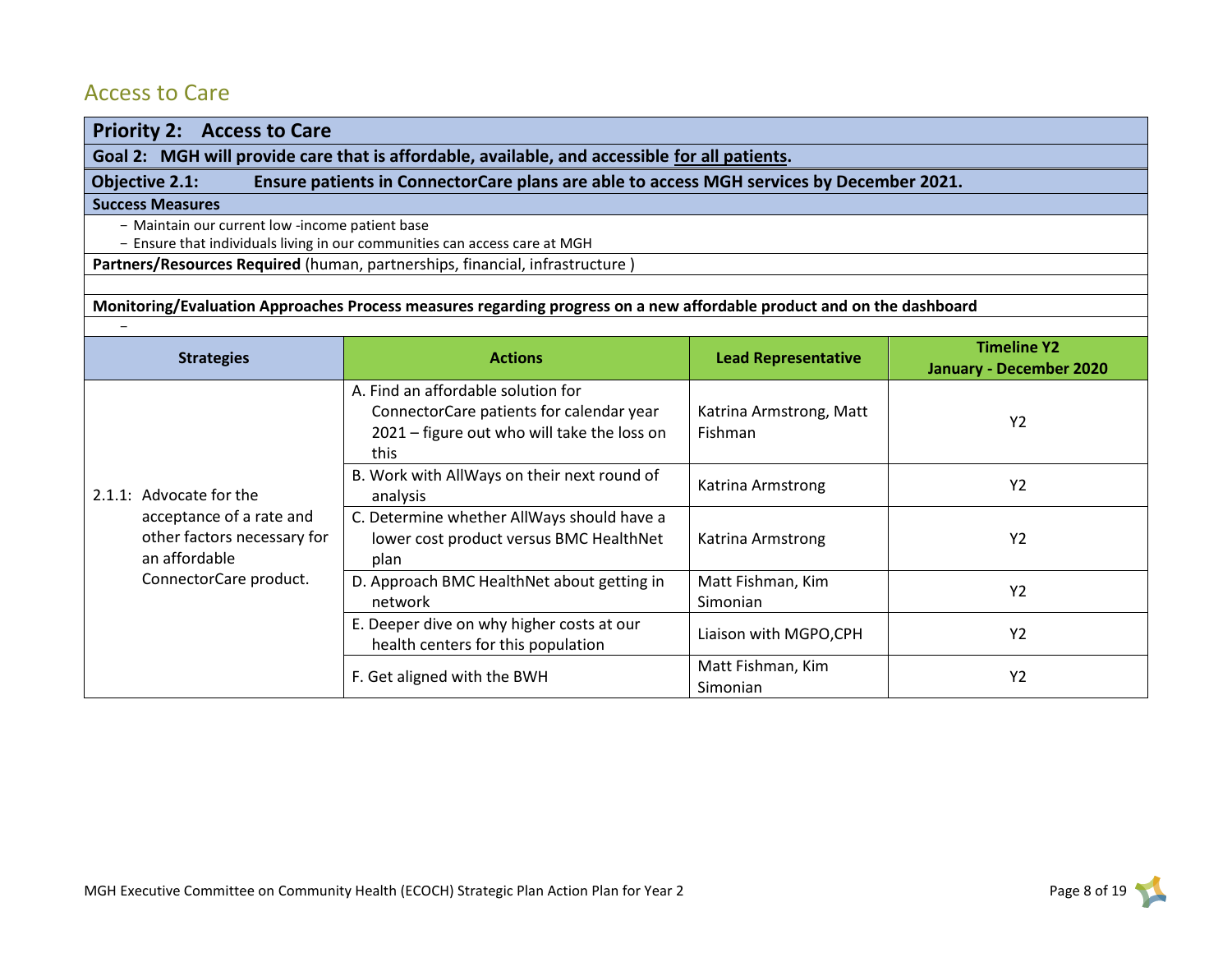| <b>Actions</b>                                                                                                                              | <b>Lead Representative</b>                                                                                                                                                                    | <b>Timeline Y2</b><br>January - December 2020                                                                                                                                                                                                                                                         |
|---------------------------------------------------------------------------------------------------------------------------------------------|-----------------------------------------------------------------------------------------------------------------------------------------------------------------------------------------------|-------------------------------------------------------------------------------------------------------------------------------------------------------------------------------------------------------------------------------------------------------------------------------------------------------|
| A. Meet monthly for 6 months with MGPO<br>Analytics Team to develop dashboard, review<br>data, and give feedback.                           | <b>Access Subcommittee</b><br>Leadership                                                                                                                                                      | Y <sub>2</sub>                                                                                                                                                                                                                                                                                        |
| B. Review dashboard prototype with<br>subcommittee                                                                                          | <b>Access Subcommittee</b><br>Leadership                                                                                                                                                      | Y2                                                                                                                                                                                                                                                                                                    |
| C. Address maintenance of dashboard                                                                                                         | <b>Access Subcommittee</b>                                                                                                                                                                    | Y <sub>2</sub>                                                                                                                                                                                                                                                                                        |
| D. Develop dissemination plan that will include<br>presentation to leadership bodies (GEC,<br>Trustees Community Health Committee,<br>etc.) | <b>TBD</b>                                                                                                                                                                                    | Y <sub>2</sub>                                                                                                                                                                                                                                                                                        |
|                                                                                                                                             | - Specialty care shortages (wait times for new visits) will improve<br>- Patients never refused primary and sub-specialty service due to insurance<br><b>Monitoring/Evaluation Approaches</b> | Ensure the development an "Access to Care" dashboard with input from leadership and consumers with key<br>indicators that reflect measures of affordability, availability, and accessibility by Oct 1, 2020.<br>Partners/Resources Required (human, partnerships, financial, infrastructure or other) |

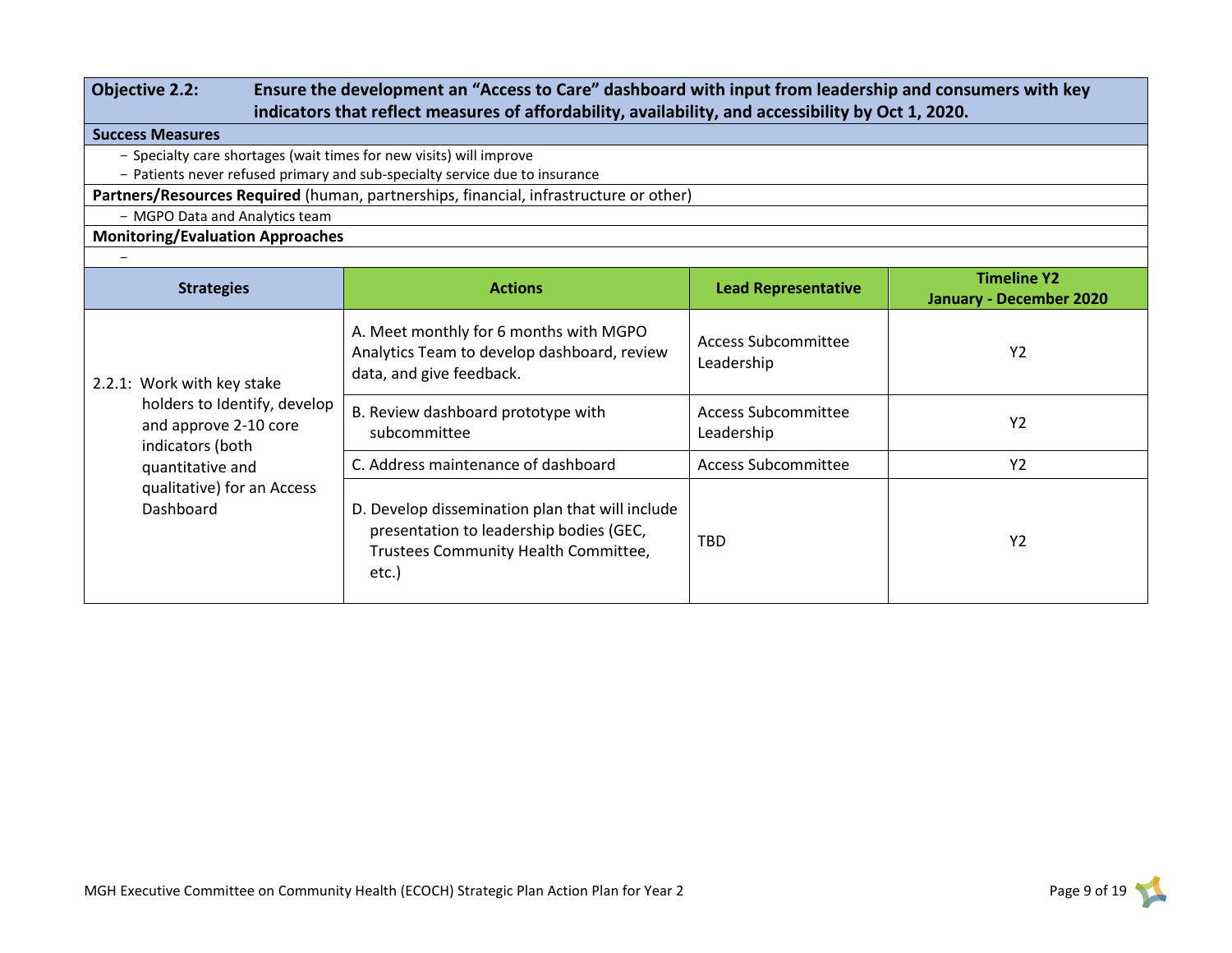#### Race-Equity

#### **Priority 3: Race Equity Goal 3: To achieve race equity at MGH by creating, embedding and sustaining a race equity framework. Racial Equity definition:** "The process of paying disciplined attention to race and ethnicity while analyzing problems, looking for solutions, and defining success. Application of a race equity lens helps to illuminate disparate outcomes, patterns of disadvantage, and root cause." – Center for Assessment and Policy Development **Objective 3.1: Develop and/or revise anonymous reporting systems that captures racism-related experiences and concerns and leads to a review process and specific remedies by January 2021. Success Measures:** - An implementation taskforce established; inventory list and gaps in current incident reporting systems identified; centralized reporting system explored **Partners/Resources Required** (human, partnerships, financial, infrastructure or other) - **Monitoring/Evaluation Approaches**  - **Strategies Actions Lead Representative Timeline Y2 January - December 2020** A. Align with Vice President and Chief Equity & Inclusion ECOCH Race Equity

<span id="page-9-0"></span>

|       |                                                                  | A. Align with Vice President and Chief Equity & Inclusion                                                                                           | <b>ECOCH Race Equity</b>                                                                  |                |
|-------|------------------------------------------------------------------|-----------------------------------------------------------------------------------------------------------------------------------------------------|-------------------------------------------------------------------------------------------|----------------|
| 3.1.1 | Create                                                           | Officer's Race Equity signature initiative.                                                                                                         | Subcommittee                                                                              |                |
|       | implementation<br>taskforce                                      | B. Identify members to serve on an implementation<br>taskforce. Must understand and assess current reporting<br>systems, help identify new systems. | Derri Shtasel, Elena<br>Olson, Joe Betancourt                                             | Y2             |
|       | 3.1.2: Assess existing                                           | A. Meet with all leaders who have reporting systems on<br>12/20/19, as well as Jovita Thomas Williams, Human<br>Resources (1/21/20).                | Derri Shtasel, Elena<br>Olson                                                             | Y <sub>2</sub> |
|       | structures and<br>processes,<br>identifying<br>opportunities for | B. Develop inventory/process map capturing all MGH<br>reporting systems.                                                                            | <b>ECOCH Race Equity</b><br>Subcommittee, Aswita<br>Tan-McGrory, Jeff Ecker,<br>Kim Lopez |                |
|       | improvement and<br>centralization.                               | C. Determine requirements of what bias reporting system<br>needs to do & communicate gaps of existing systems.                                      | <b>ECOCH Race Equity</b><br>Subcommittee<br>taskforce/committee co-<br>chairs             | Y2             |

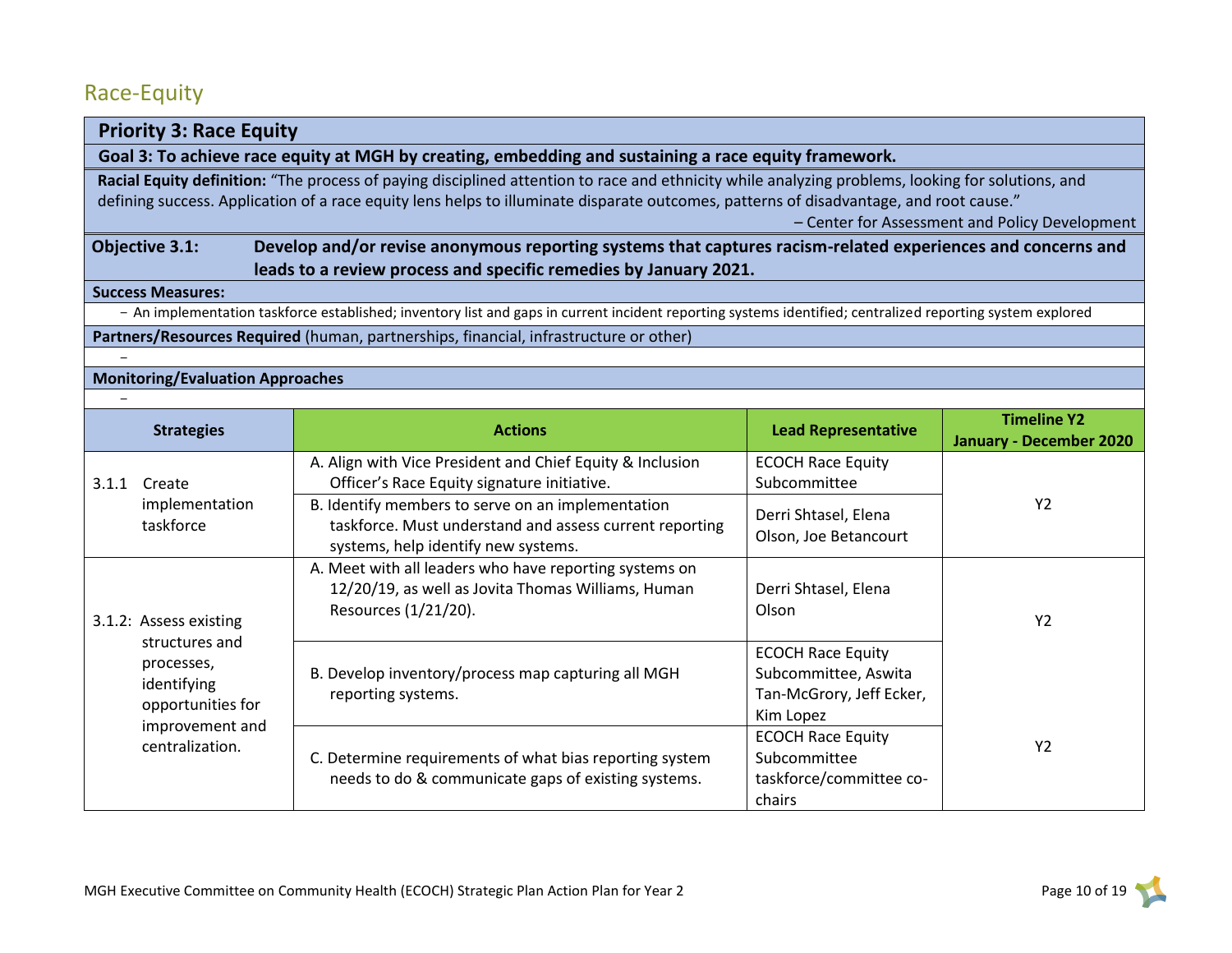|       | Objective 3.1:<br>Develop and/or revise anonymous reporting systems that captures racism-related experiences and concerns and<br>leads to a review process and specific remedies by January 2021. |                                                                                                                                                                                                                                                           |                                                                           |                                                      |  |
|-------|---------------------------------------------------------------------------------------------------------------------------------------------------------------------------------------------------|-----------------------------------------------------------------------------------------------------------------------------------------------------------------------------------------------------------------------------------------------------------|---------------------------------------------------------------------------|------------------------------------------------------|--|
|       | <b>Strategies</b>                                                                                                                                                                                 | <b>Actions</b>                                                                                                                                                                                                                                            | <b>Lead Representative</b>                                                | <b>Timeline Y2</b><br><b>January - December 2020</b> |  |
| 3.1.3 | Pilot adaptations to<br>the current safety                                                                                                                                                        | A. Review bias/racism incident reporting pilots, including<br>outcome metrics.                                                                                                                                                                            | <b>ECOCH Race Equity</b><br>Subcommittee, OB/GYN,                         | Y <sub>2</sub>                                       |  |
|       |                                                                                                                                                                                                   | B. Determine interest in piloting incident reporting in other<br>departments                                                                                                                                                                              | Subcommittee<br>taskforce/committee co-<br>chairs                         |                                                      |  |
| 3.1.4 | Develop and<br>Disseminate a<br>comprehensive bias<br>incident reporting<br>strategy                                                                                                              | A. Working with HR, develop a comprehensive reporting<br>process and system; will a new system be established as a<br>result of the HR harassment "know the line" campaign?<br>- do we connect existing incident reporting systems to a<br>central place? | HR (Jovita Thomas-<br>Williams), ECOCH Race<br><b>Equity Subcommittee</b> | Y <sub>2</sub>                                       |  |
|       |                                                                                                                                                                                                   | B. Establish a communication strategy - what is bias,<br>discrimination, where & when do you report?                                                                                                                                                      | taskforce/committee co-<br>chairs                                         |                                                      |  |

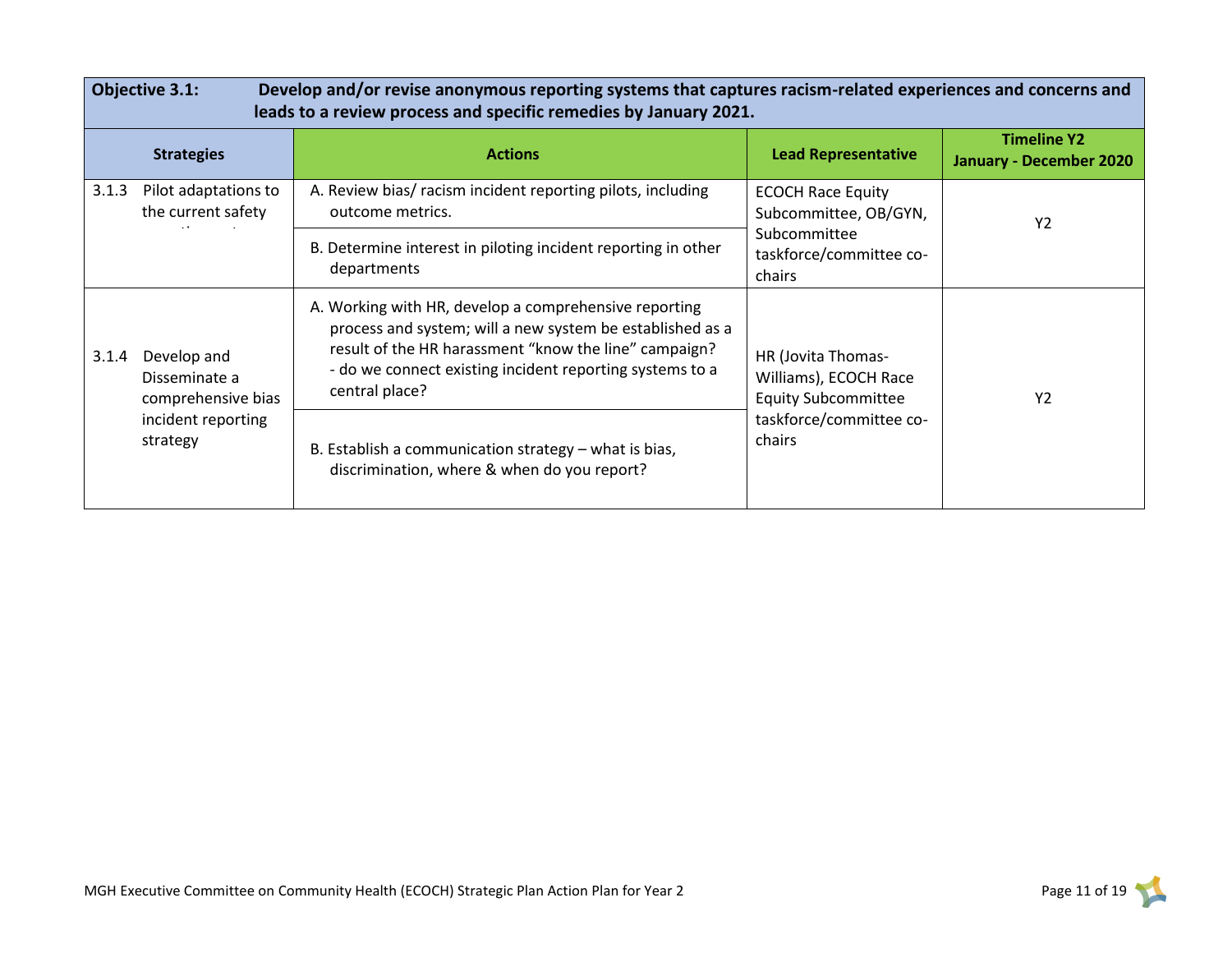**Objective 3.2: Conduct a race equity impact assessment for all policies and decision making at MGH by January 2021.**

#### **Success Measures:**

-

 $-$ 

- Taskforce created, and members identified; assessment tool created

**Partners/Resources Required** (human, partnerships, financial, infrastructure or other)

|       | <b>Strategies</b>                                                                                                     | <b>Actions</b>                                                                                                                                                                                                                                                                                                                                                                                                                                                                                                  | <b>Lead Representative</b>                                                                                                                              | <b>Timeline Y2</b><br><b>January - December 2020</b> |
|-------|-----------------------------------------------------------------------------------------------------------------------|-----------------------------------------------------------------------------------------------------------------------------------------------------------------------------------------------------------------------------------------------------------------------------------------------------------------------------------------------------------------------------------------------------------------------------------------------------------------------------------------------------------------|---------------------------------------------------------------------------------------------------------------------------------------------------------|------------------------------------------------------|
|       | 3.2.1: Identify<br>Implementation<br><b>Taskforce</b>                                                                 | A. Identify members to serve on an implementation taskforce.                                                                                                                                                                                                                                                                                                                                                                                                                                                    | Elena Olson, Joe<br>Betancourt, Wendy<br>Macias-Konstantopoulos,<br>Aswita Tan-McGrory, OB,<br>Christy Egun                                             | Y <sub>2</sub>                                       |
|       | 3.2.2: Develop guidelines<br>and parameters<br>using a race-equity<br>assessment for<br>MGH policies and<br>practices | Implementation taskforce will:<br>A. Identify partnership opportunities with existing policy<br>review committees, eg., HR and Medical Policy<br>Committees and determine number of MGH HR and<br>Medical policies that exist.<br>B. Identify a tool and guidelines to measure policies (e.g.<br>Racial Equity Impact Assessment Toolkit - systematic<br>examination of how different racial and ethnic groups will<br>likely be affected by a proposed action or decision) for<br>their impact on Race Equity. | Elena Olson, Joe<br>Betancourt, Wendy<br>Macias-Konstantopoulos,<br>Aswita Tan-McGrory, OB,<br>Christy Egun<br><b>ECOCH Race Equity</b><br>Subcommittee | Y <sub>2</sub>                                       |
| 3.2.3 | Determine a<br>process for<br>assessing all new<br>and existing policies                                              | Determine process for evaluating new and existing<br>А.<br>Medical and HR policies.                                                                                                                                                                                                                                                                                                                                                                                                                             | <b>ECOCH Race Equity</b><br>Subcommittee                                                                                                                | <b>Y2</b>                                            |
|       | during their annual<br>review.                                                                                        | Identify a group of champions to review policies and<br><b>B.</b><br>identify policies that are biased.                                                                                                                                                                                                                                                                                                                                                                                                         | <b>ECOCH Race Equity</b><br>Subcommittee                                                                                                                | <b>Y2</b>                                            |

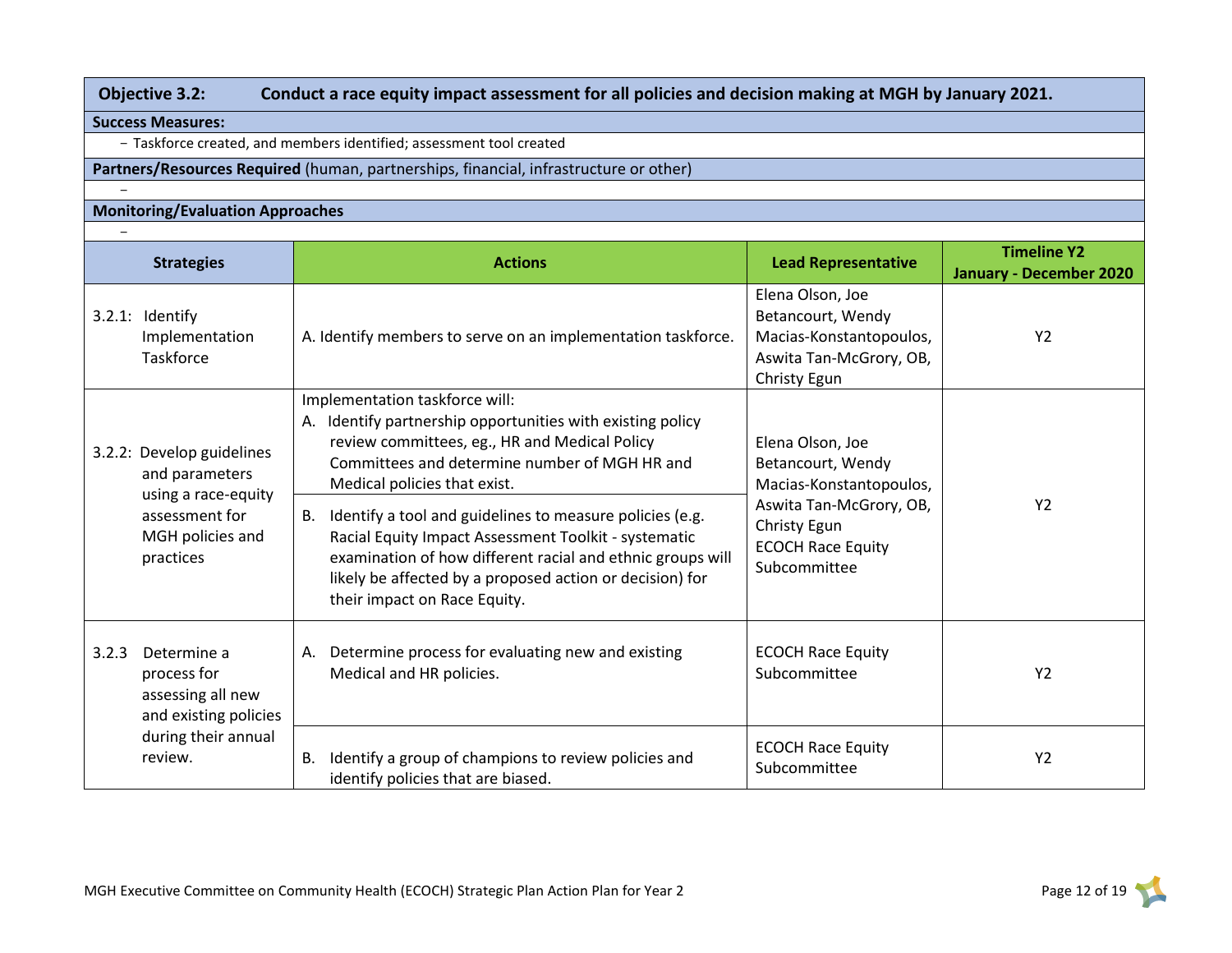#### **Objective 3.3: Promote ongoing commitment by the MGH Board and senior leadership to establish and maintain race equity as an institutional priority, by January 2022.**

#### **Success Measures:**

- A race equity curriculum is identified and developed for all Senior Leadership and MGH Board of Trustees

#### **Partners/Resources Required** (human, partnerships, financial, infrastructure or other)

- Financial resources req., leadership buy-in,

| <b>Strategies</b>                                                                           | <b>Actions</b>                                                                                                 | <b>Lead Representative</b>                                  | <b>Timeline Y2</b><br><b>January - December 2020</b> |
|---------------------------------------------------------------------------------------------|----------------------------------------------------------------------------------------------------------------|-------------------------------------------------------------|------------------------------------------------------|
| 3.3.1: Identify an established race equity<br>training program for MGH senior<br>leadership | Align with Vice President and Chief<br>А.<br>Equity & Inclusion Officer's Race<br>Equity signature initiative. | <b>ECOCH Race Equity</b><br>Subcommittee; Joe<br>Betancourt | Y2 (December)                                        |

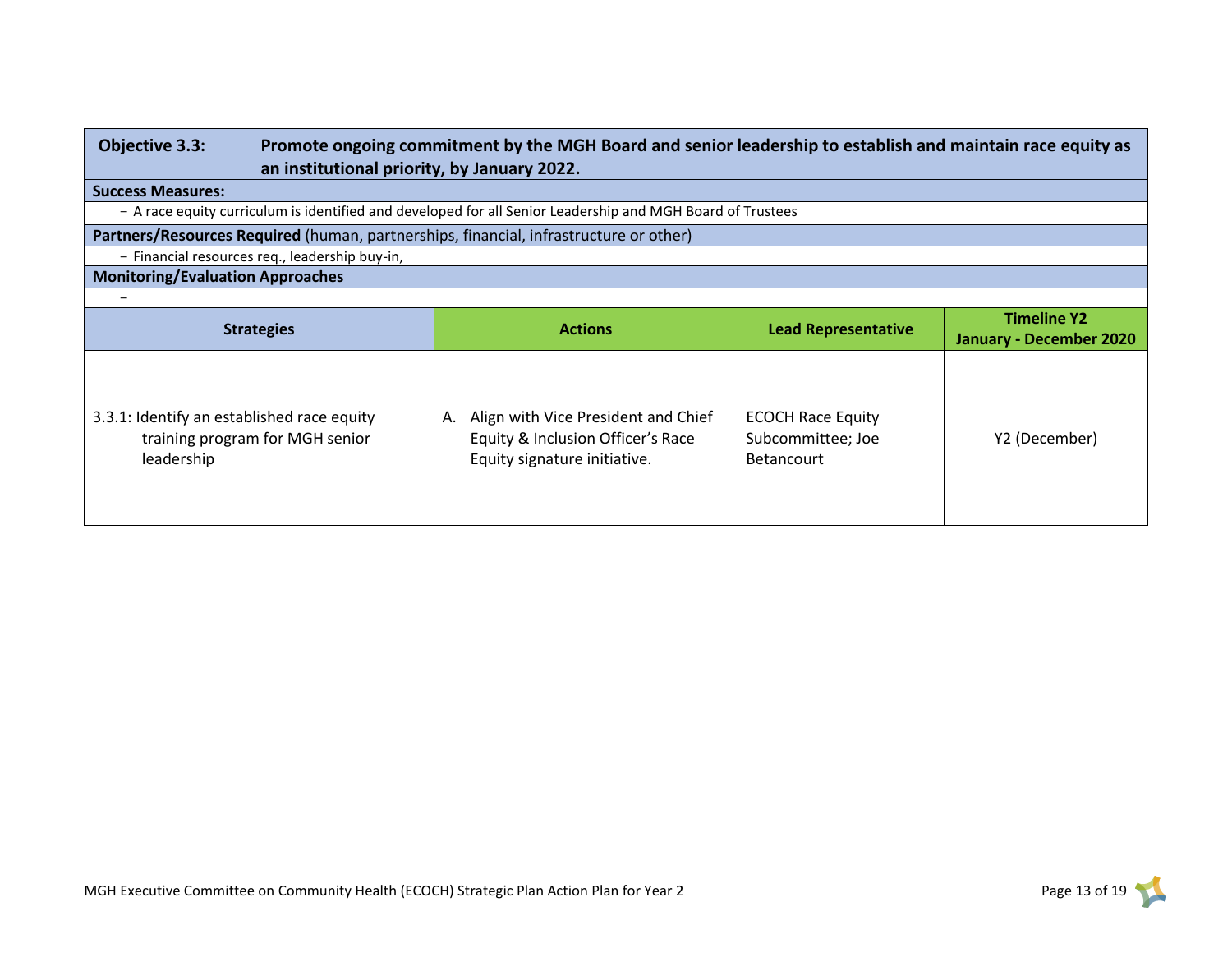#### Appendix A: Year 3 Action Steps

#### Social Determinants of Health

<span id="page-13-1"></span><span id="page-13-0"></span>

| <b>Priority 1: Social Determinants of Health</b>                                                                                                                                                                                                                                                                                               |                                                                                                                                                                                                   |                            |                    |
|------------------------------------------------------------------------------------------------------------------------------------------------------------------------------------------------------------------------------------------------------------------------------------------------------------------------------------------------|---------------------------------------------------------------------------------------------------------------------------------------------------------------------------------------------------|----------------------------|--------------------|
| Goal 1:                                                                                                                                                                                                                                                                                                                                        | MGH will recognize and address social determinants that affect the health of patients and communities.                                                                                            |                            |                    |
| Objective 1.3:                                                                                                                                                                                                                                                                                                                                 | Develop a proposal for a new hospital-wide Social Determinants of Health Initiative at MGH.                                                                                                       |                            |                    |
| <b>Success Measures</b>                                                                                                                                                                                                                                                                                                                        |                                                                                                                                                                                                   |                            |                    |
| - Discussion with stakeholders, goals of initiative identified; SDOH initiative proposal completed                                                                                                                                                                                                                                             |                                                                                                                                                                                                   |                            |                    |
| Partners/Resources Required (human, partnerships, financial, infrastructure or other)                                                                                                                                                                                                                                                          |                                                                                                                                                                                                   |                            |                    |
| - MGPO, Medicaid ACO team, CCHI, hospital leadership                                                                                                                                                                                                                                                                                           |                                                                                                                                                                                                   |                            |                    |
| <b>Monitoring/Evaluation Approaches</b>                                                                                                                                                                                                                                                                                                        |                                                                                                                                                                                                   |                            |                    |
|                                                                                                                                                                                                                                                                                                                                                |                                                                                                                                                                                                   |                            |                    |
| <b>Strategies</b>                                                                                                                                                                                                                                                                                                                              | <b>Actions</b>                                                                                                                                                                                    | <b>Lead Representative</b> | <b>Timeline Y3</b> |
| 1.3.1 Work with MGPO, Medicaid ACO team, CCHI to<br>evaluate costs (e.g. readmissions, EW visits)<br>associated with SDOH.                                                                                                                                                                                                                     | A. Consult with external groups (e.g. Kaiser)                                                                                                                                                     | <b>TBD</b>                 | Y3                 |
| 1.3.2: Convene hospital leaders with MGH SDOH experts<br>to discuss: 1) current status of SDOH in MGH<br>patients and implications for healthcare outcomes<br>and costs; 2) how to foster and sustain innovation,<br>implementation, dissemination of effective<br>strategies; 3) what a successful SDOH Initiative at<br>MGH might look like. | A. Will summarize data from SDOH Status<br>Report (Strategy 1.1.3), Community Health<br>Needs Assessments (conducted by CCHI),<br>and SDOH-related costs (Strategy 1.3.1)<br>prior to discussion. | <b>TBD</b>                 | Y3                 |
| 1.3.3: Working with existing MGH stakeholders, write a<br>proposal for a MGH Social Determinants of Health<br>Initiative to present to hospital leadership.                                                                                                                                                                                    | C. Prepare written proposal for SDOH<br>initiative, including proposed budget<br>D. Present proposal to hospital leadership                                                                       | <b>TBD</b>                 | Y3                 |

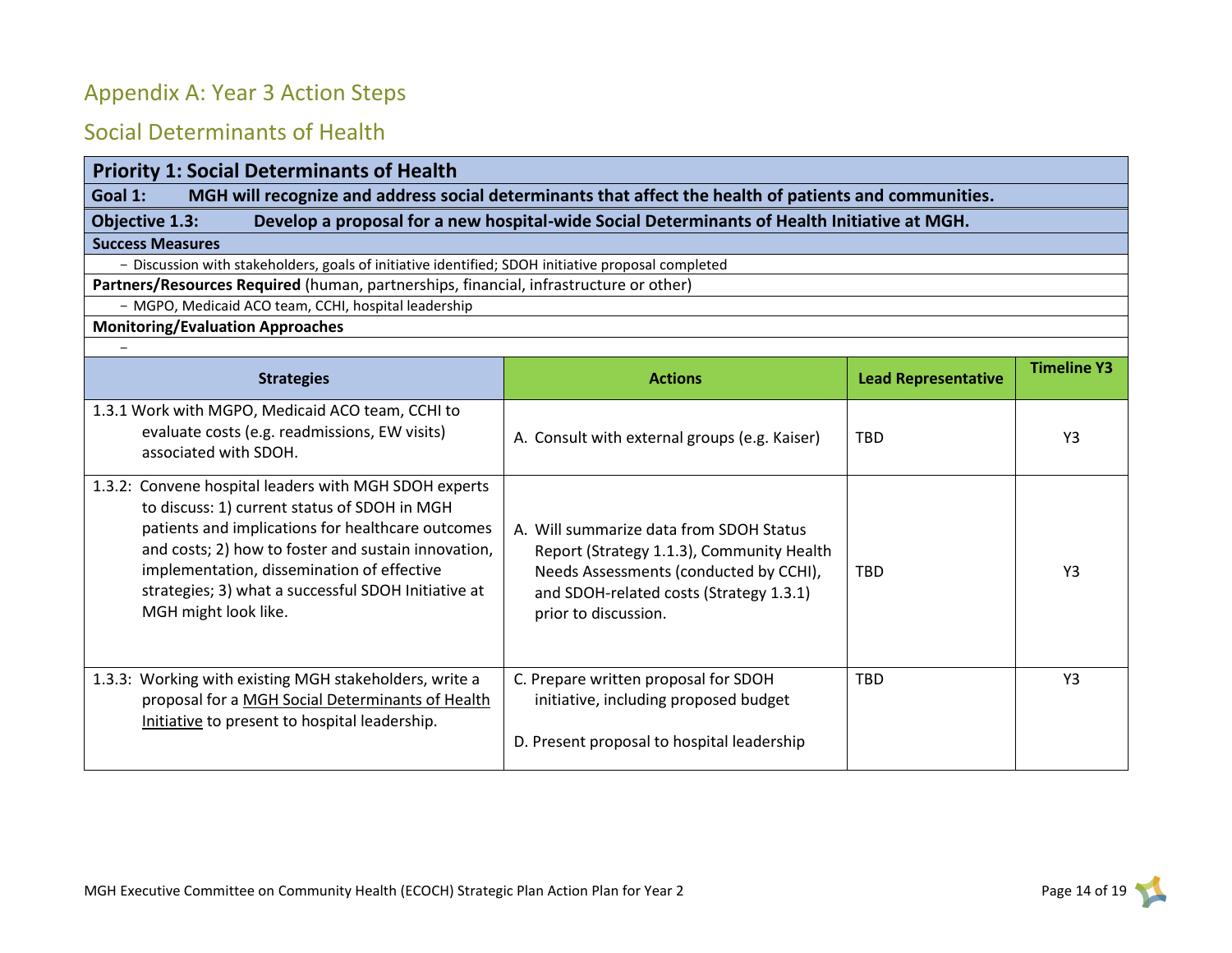

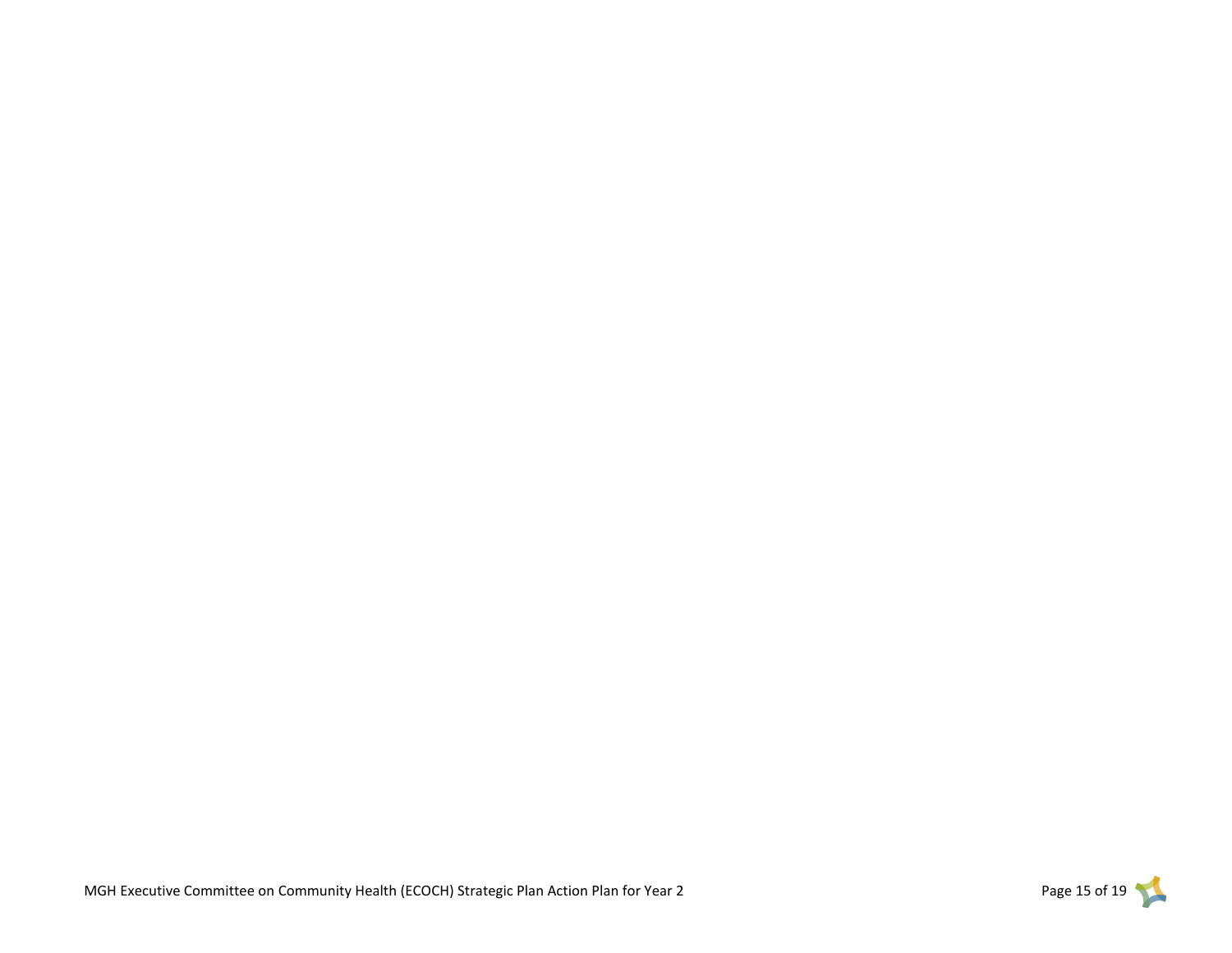#### Access to Care

<span id="page-15-0"></span>

| <b>Priority 2:</b><br><b>Access to Care</b>                                                                                                                   |                                                                            |                            |                    |  |  |  |
|---------------------------------------------------------------------------------------------------------------------------------------------------------------|----------------------------------------------------------------------------|----------------------------|--------------------|--|--|--|
| Goal 2: MGH will provide care that is affordable, available, and accessible for all patients.                                                                 |                                                                            |                            |                    |  |  |  |
| Ensure the development an "Access to Care" dashboard with input from leadership and consumers with key<br><b>Objective 2.2:</b>                               |                                                                            |                            |                    |  |  |  |
| indicators that reflect measures of affordability, availability, and accessibility by Oct 1, 2020.                                                            |                                                                            |                            |                    |  |  |  |
| <b>Success Measures</b>                                                                                                                                       |                                                                            |                            |                    |  |  |  |
| - Specialty care shortages (wait times for new visits) will improve                                                                                           |                                                                            |                            |                    |  |  |  |
| - Patients never refused primary and sub-specialty service due to insurance                                                                                   |                                                                            |                            |                    |  |  |  |
| Partners/Resources Required (human, partnerships, financial, infrastructure or other)                                                                         |                                                                            |                            |                    |  |  |  |
| - MGPO Data and Analytics team                                                                                                                                |                                                                            |                            |                    |  |  |  |
| <b>Monitoring/Evaluation Approaches</b>                                                                                                                       |                                                                            |                            |                    |  |  |  |
|                                                                                                                                                               |                                                                            |                            |                    |  |  |  |
| <b>Strategies</b>                                                                                                                                             | <b>Actions</b>                                                             | <b>Lead Representative</b> | <b>Timeline Y3</b> |  |  |  |
| 2.2.1: Work with key stake holders to Identify,<br>develop and approve 2-10 core<br>indicators (both quantitative and<br>qualitative) for an Access Dashboard | E. Use dashboard data as leverage<br>to inform future access<br>strategies | Access Subcommittee        | Y3                 |  |  |  |

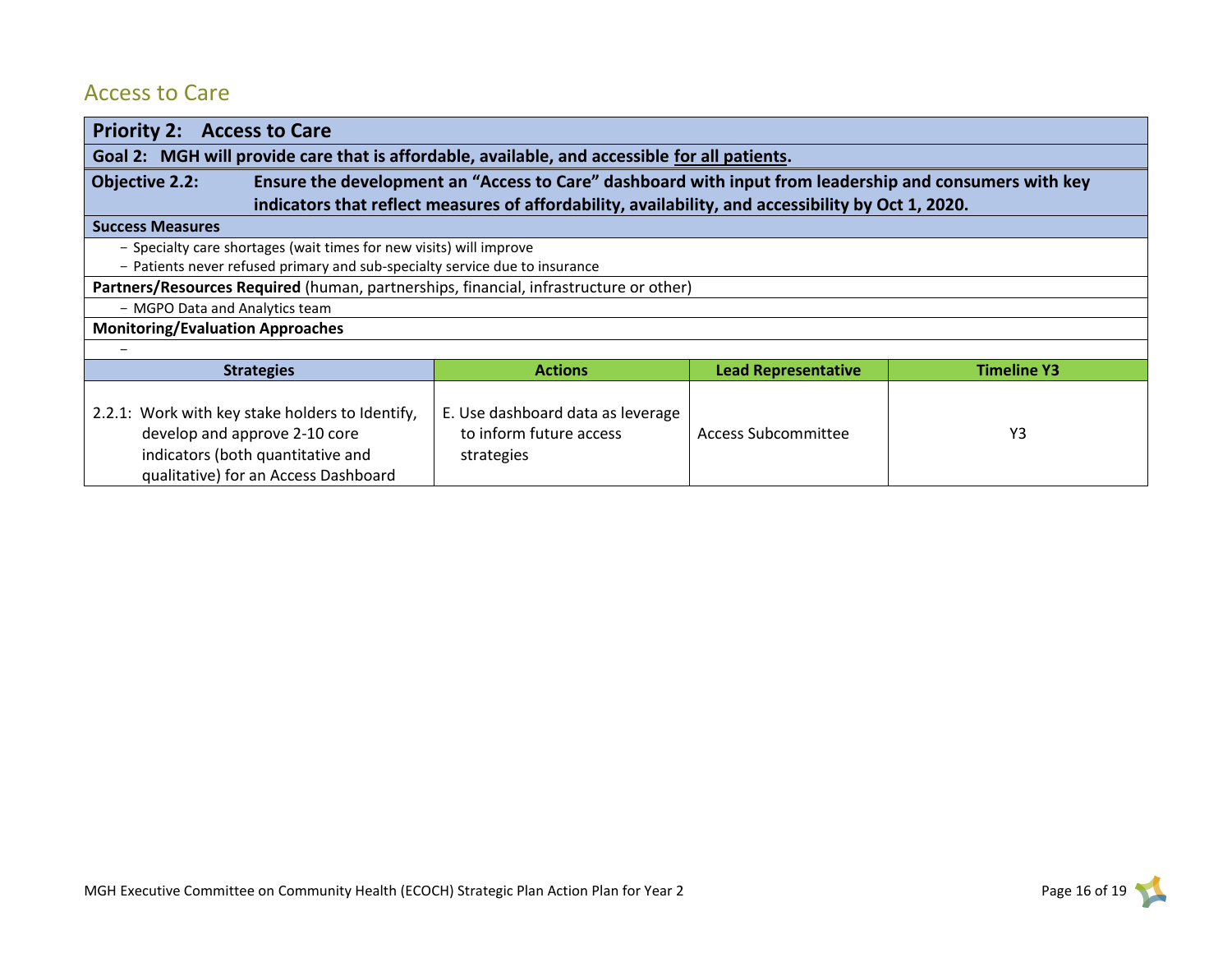-

#### **Objective 2.3: Improve experience of care to people of diverse backgrounds.**

#### **Success Measures**

- Diversity of workforce improves

- Experience of care measures for patients of diverse backgrounds will improve

**Partners/Resources Required** (human, partnerships, financial, infrastructure or other)

- Working with the Committee on Diversity and Inclusion, and Quality and Safety.

| <b>Strategies</b>                                                                                                | <b>Actions</b>                                                                                                                                   | <b>Lead Representative</b> | <b>Timeline Y3</b> |
|------------------------------------------------------------------------------------------------------------------|--------------------------------------------------------------------------------------------------------------------------------------------------|----------------------------|--------------------|
| 2.3.1: Collaborate with race equity<br>group to share relevant<br>dashboard data to inform<br>access strategies. | A. Establish a set of standards that create a<br>welcoming practice environment.                                                                 | Access<br>Subcommittee     | Y3                 |
|                                                                                                                  | B. Educate workforce during implementation of set<br>of standards in 2.3.1                                                                       | Access<br>Subcommittee     | Y3                 |
|                                                                                                                  | C. Engage Quality and Safety committee to help with<br>gathering data about safety events that may be<br>related to race, culture, and language. | <b>TBD</b>                 | Y3                 |
|                                                                                                                  | D. Advocate for funding to expand patient navigation<br>and CHW programs to other MGH practices.                                                 | Access<br>Subcommittee     | Y3                 |

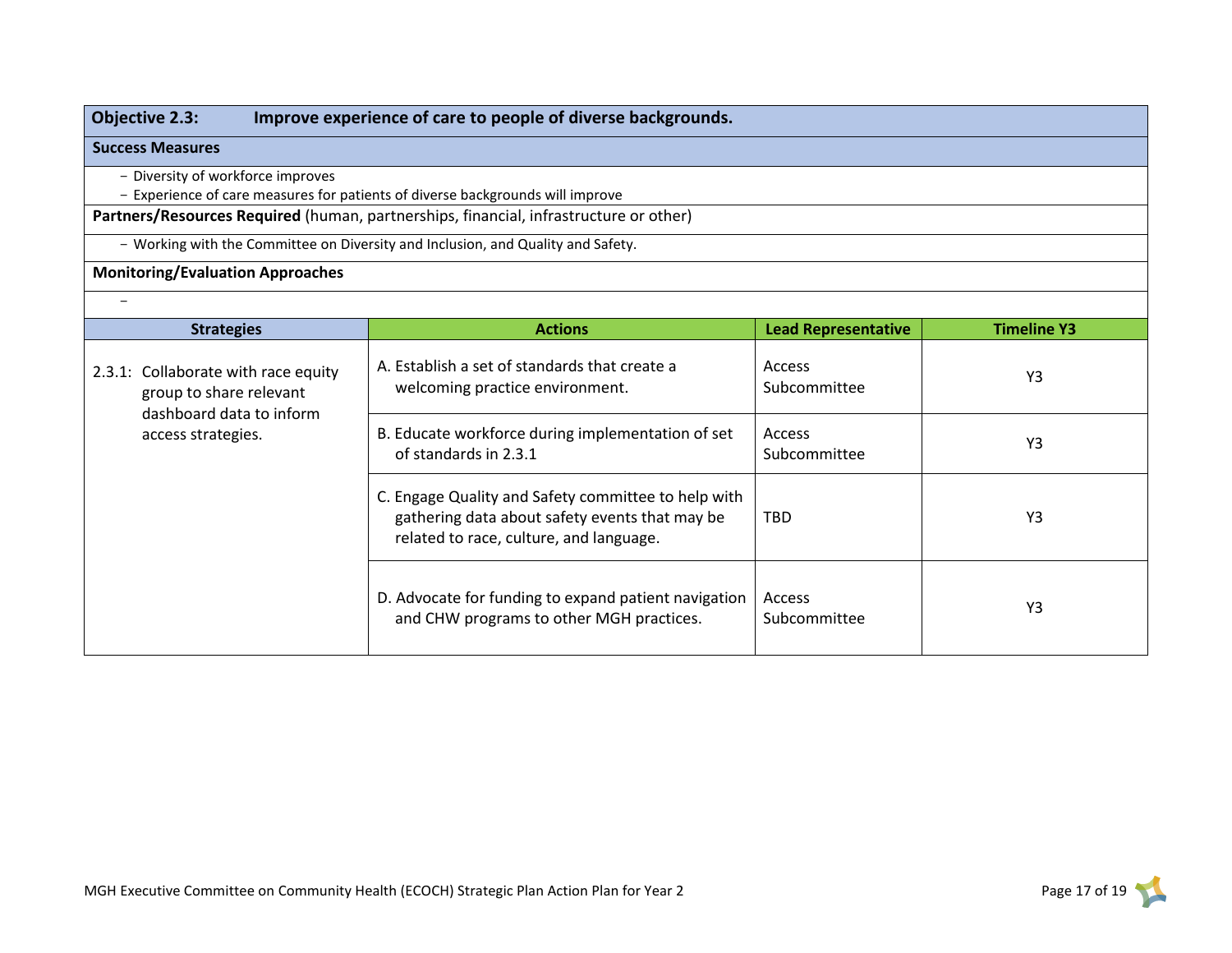